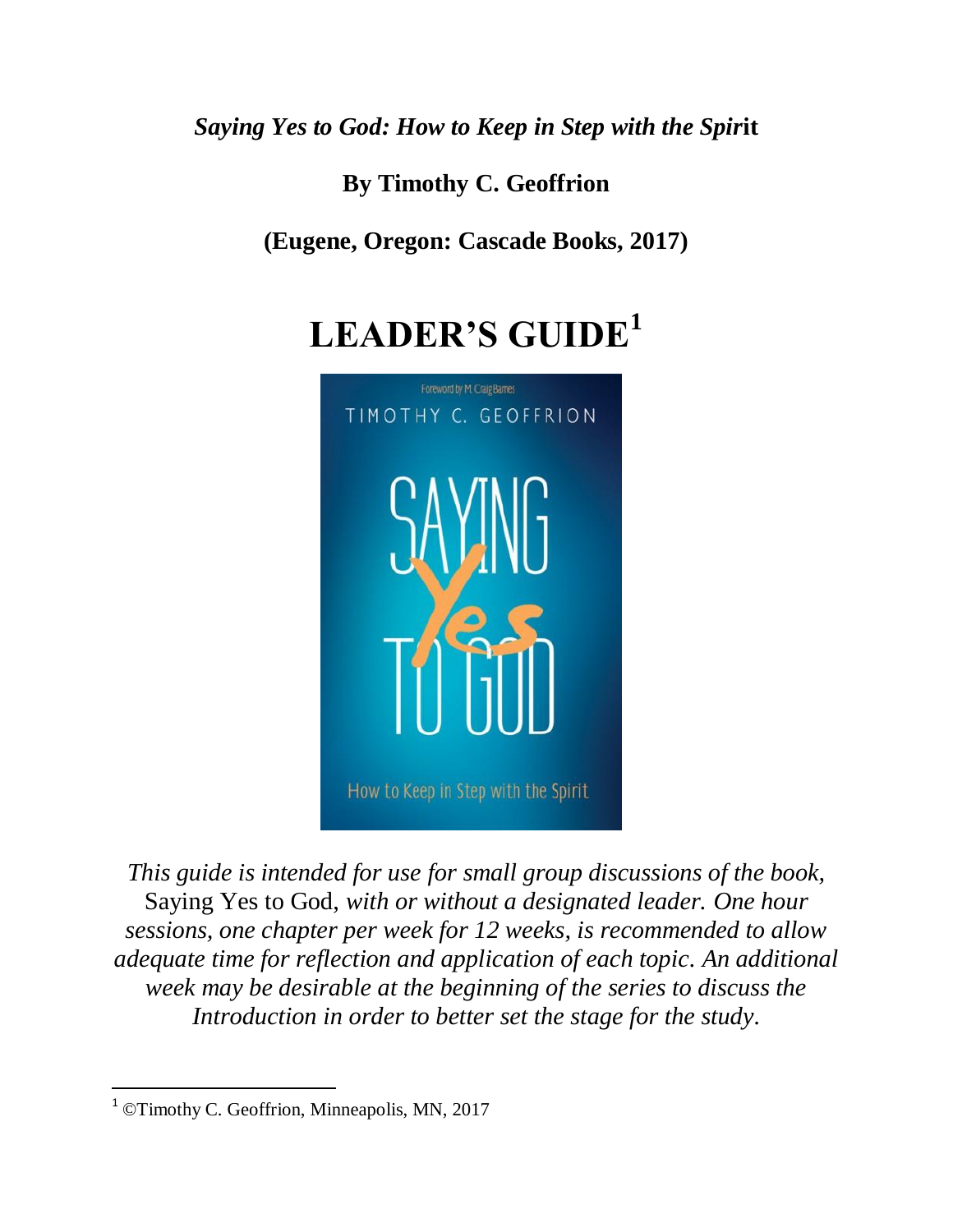#### **Chapter 1 "Listen and Cooperate"**

Key Scriptures: John 14:16-17; 16:12-15; Mark 8:34-35; Romans 12:1

- 1. Which of the opening questions most connected with your own experience of listening to God? (See page 19.)
- 2. Discuss Mike's story (pages 20, 27-28). How does his experience resonate with your own struggles to know the will of God for some important matter in your life?
- 3. What makes sense to you about the author's "simple path" for the spiritual life, i.e., to listen and cooperate (pages 20-21)? What makes this path not so simple or easy for you?
- 4. How do you understand the central role of listening to God (Father, Son, and Holy Spirit) from a biblical point of view? (See pages 21-24.)
- 5. What does listening to God look like today, in real life, everyday experience? What kinds of things might the Spirit say to you from day to day? (See pages 24-30.)
- 6. How would you describe an "appropriate response" to whatever you hear God say to you? What does it mean in real life experience to say "Yes" to God? (See pages 30-36.)
- 7. On pages 36-37, there are some suggestions in the section titled, "Your Next Spirit-Led Steps." What is one action step you could take that fits with how the Spirit spoke to you by reading and now discussing this chapter?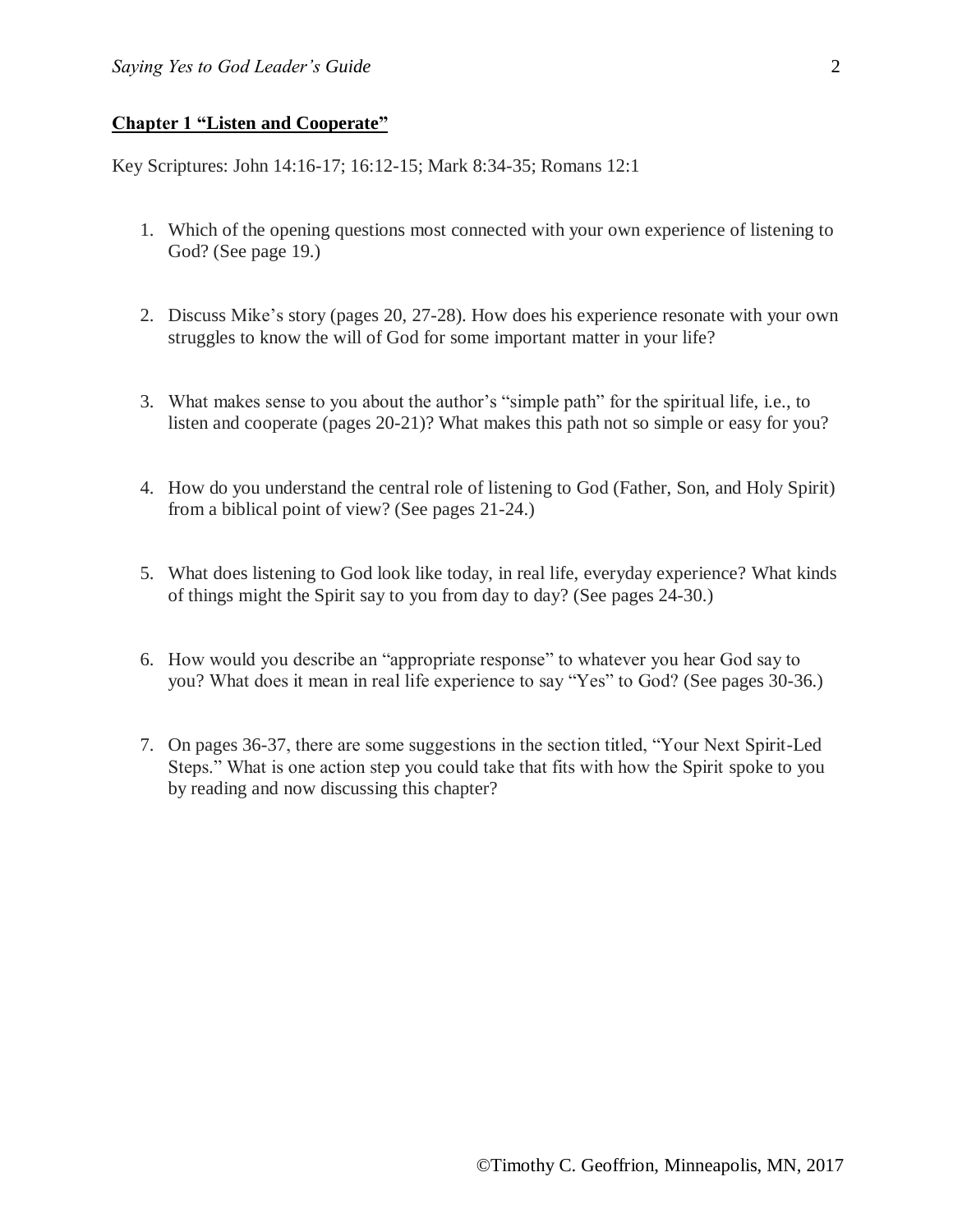#### **Chapter 2 "Be Humble and Open"**

Key Scriptures: 1 Peter 5:6; Luke 18:9-14; John 8:32-36; Hebrews 4:12-13

- 1. Discuss Frank's story (pages 38-39). How does his experience resonate with your own struggles to be humble and open?
- 2. What does it mean to you to be humble before the Lord? How does Jesus' story of the Pharisee and Publican speak to you (Luke 18:9-14)? (See pages 39-40.)
- 3. How is humility different from self-denigration? How can a Christian maintain a humble attitude and still stand tall? (See pages 41-42.)
- 4. How would you know if you are truly open to the Holy Spirit? (See pages 42-44.)
- 5. How would you define the Word of God? From a biblical point of view, what are the multiple ways the Word of God can be understood? How does each of these various ways help us to better understand God and know God's will for our lives? (See pages 44-48.)
- 6. On page 50, there are some suggestions in the section titled, "Your Next Spirit-Led Steps." Which of those questions strikes you as particularly relevant for your own relationship with God? What is one action step you could take that would help you to become more humble and open to the leading of the Holy Spirit?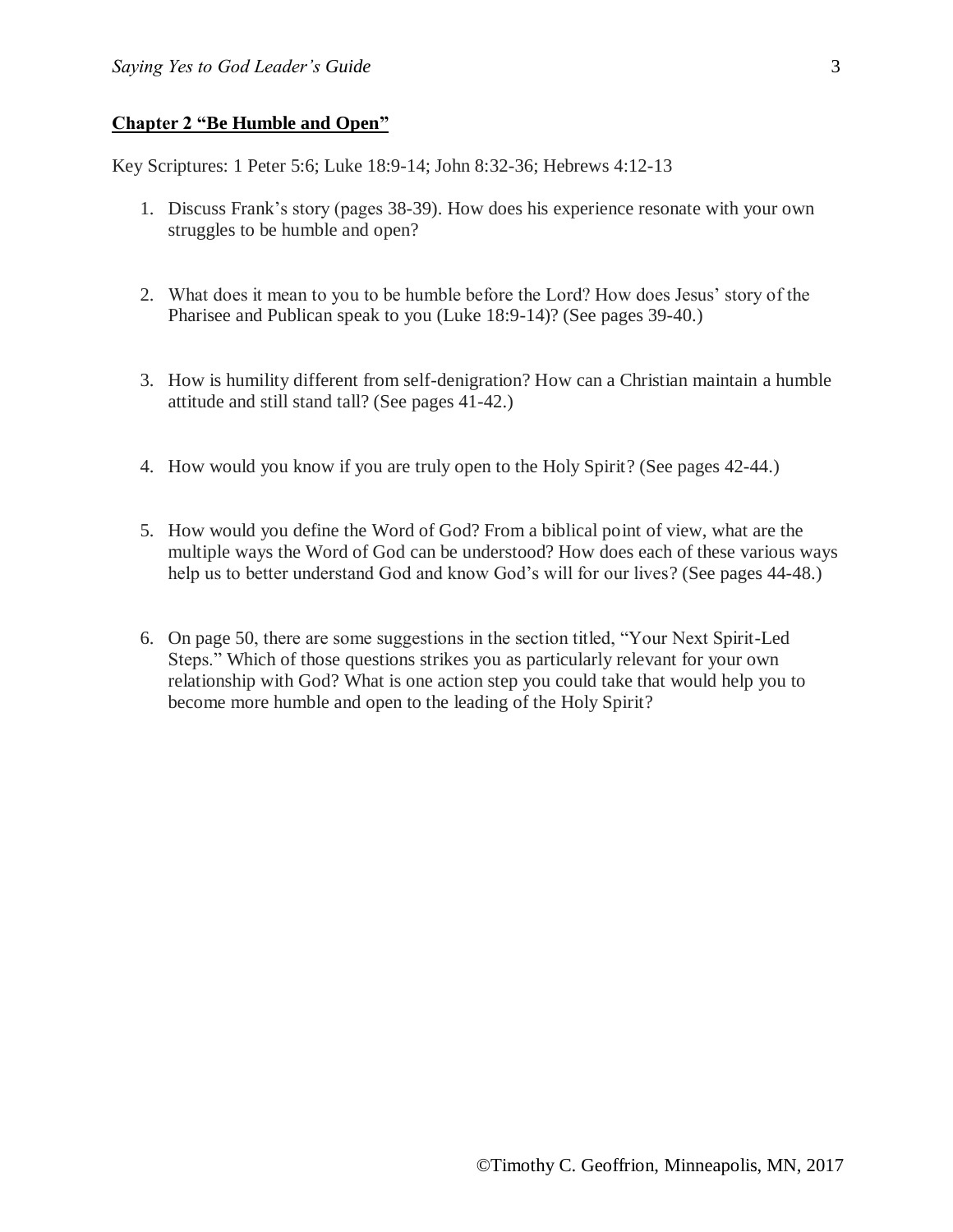#### **Chapter 3 "Be Discerning"**

Key Scriptures: Romans 12:2; Philippians 1:9-11

- 1. Discuss Ellie's Dilemma (page 53). How does her experience resonate with your own experience?
- 2. What is something that you're struggling to decide or understand?
- 3. What makes this discernment so challenging for you?
- 4. Which of the 10 steps are natural to you when you are engaged in a discernment process? Which ones do you tend to neglect? Which of these steps and suggestions strike you as particularly relevant in your life right now?
- 5. On page 61, there are some suggestions in the section titled, "Your Next Spirit-Led Steps." What is one action step you could take to be more discerning in the coming week?
- 6. Discuss the following suggested prayer to begin a discernment process. How could this kind of prayer be helpful to you? Finish by praying it together. Lord, please help me to see what I need to see, Give me courage to face the truth, and Wisdom and strength to act on whatever you reveal.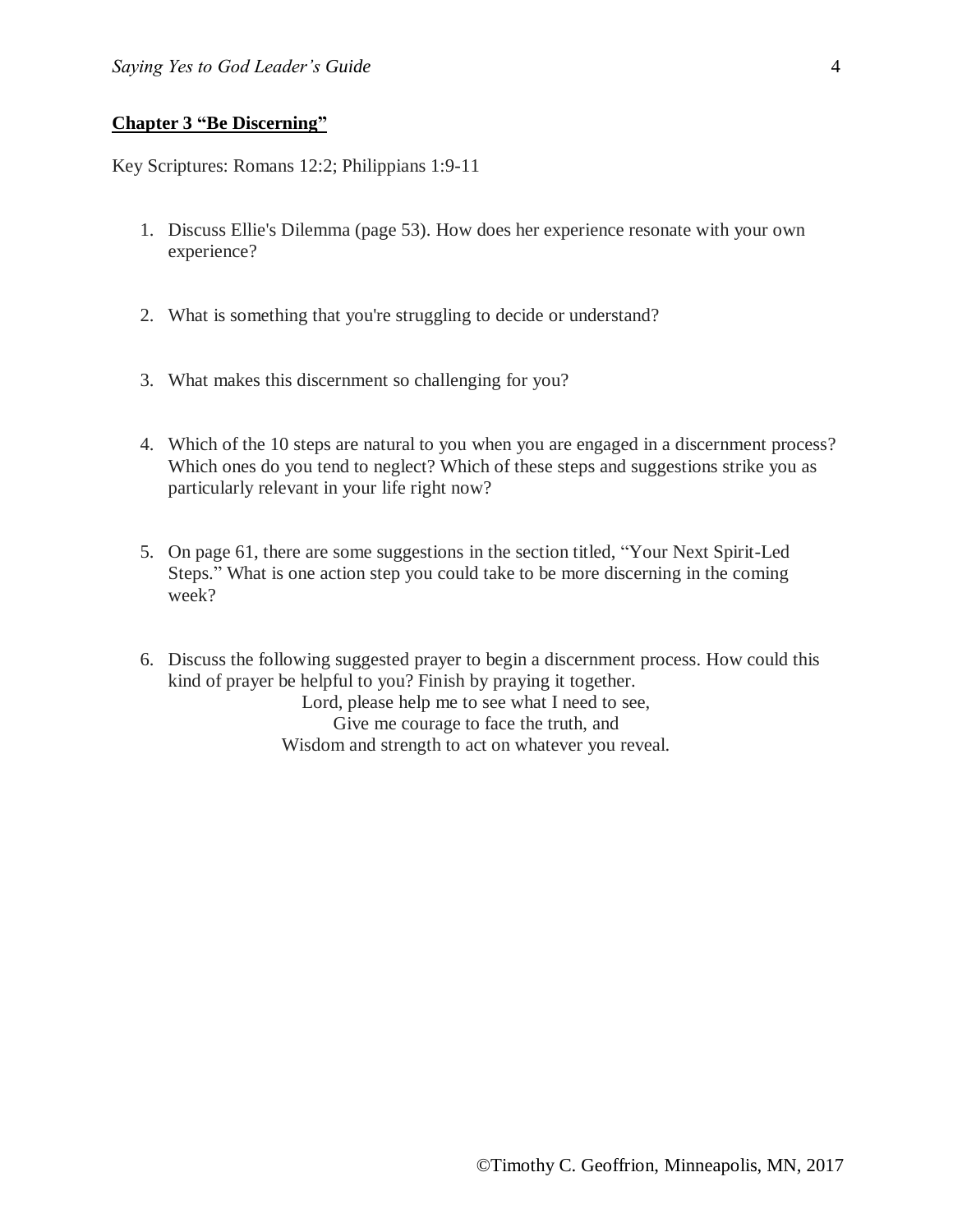#### **Chapter 4 "Commit to Yes"**

Key Scriptures: Luke 1:38; Ephesians 4:11-16; 1 Chronicles 28:20

- 1. Discuss Bill's story (pages 62-63). How does his experience resonate with your own struggles to follow the prompting of the Holy Spirit?
- 2. What is something that you're struggling to commit to doing?
- 3. What makes committing so challenging for you?
- 4. What is the difference between obedience to and cooperating with God? (See pages. 65- 68.)
- 5. Practically speaking, where do you need to obey more? How could you cooperate better with the Spirit? Is there some other kind of response that better describes what God is asking for from you right now? (E.g., trust, reflect, care, engage, etc.)
- 6. What does saying Yes to God *feel* like in your experience? (E.g., energizing, peaceful, powerful, frightening, joyful, etc.)
- 7. Apart from the big decisions in life, what would your life be like if you were more conscious of listening to and cooperating with the Spirit on a *daily* basis? (See pages 70- 74,)
- 8. On page 77, there are some suggestions in the section titled, "Your Next Spirit-Led Steps." What is one action step you could take that fits with how the Spirit is leading you? Will you commit yourself to taking it?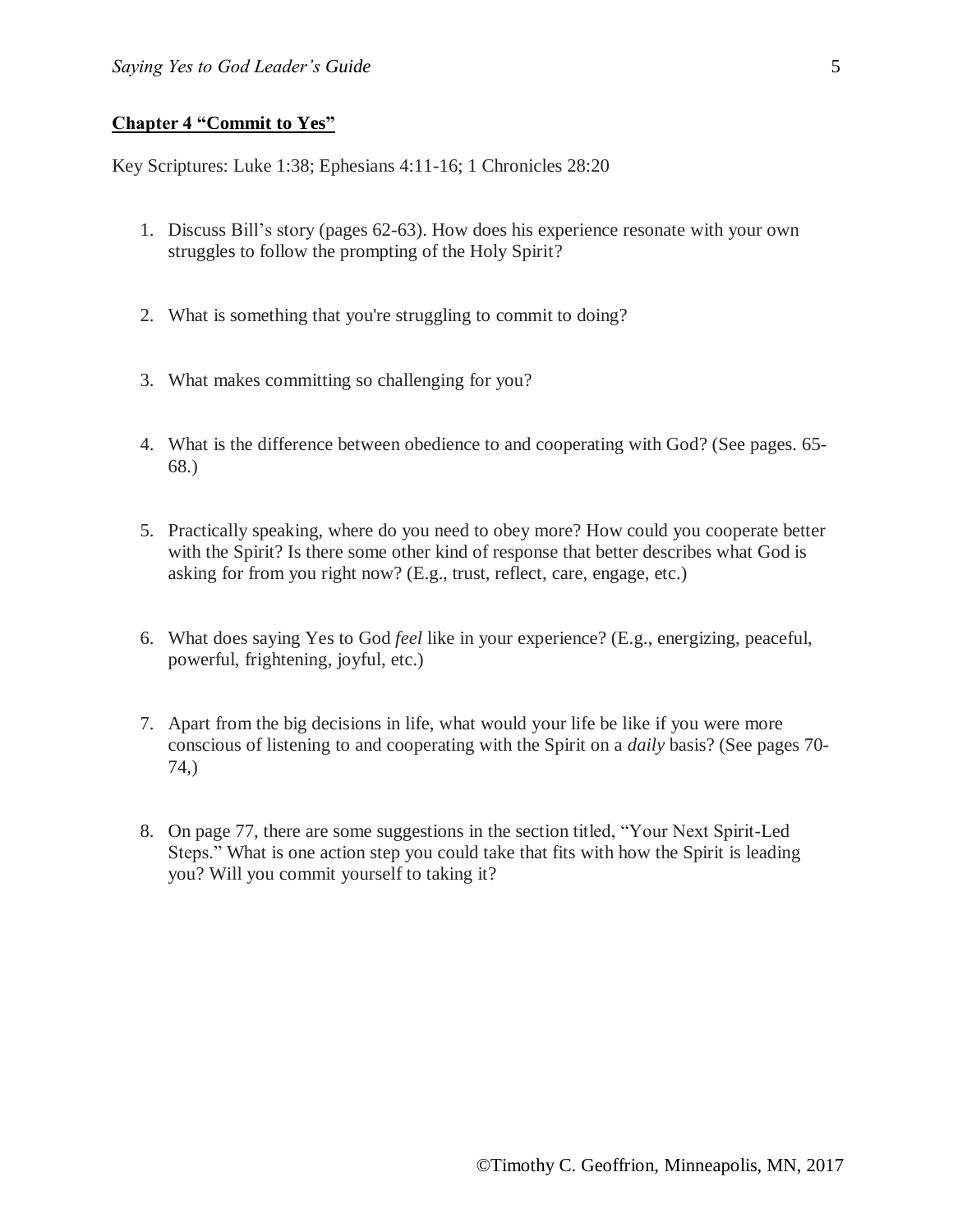#### **Chapter 5 "Join the Sacred Love Flow"**

Key Scriptures: 1 John 4:7-8, 11-12; John 10:10; 1 Peter 1:22; 4:8

- 1. What kind of reaction did you have to the author's vision of the "sacred love flow" (pages 78-79)? How does his ideal of "living my whole life immersed in the love of God and being a conduit of God's to others" fit with your idea of God's will for you?
- 2. Discuss the author's foundational prayer for his daily life (page 79). What resonated with your priorities and desires for your own life?
- 3. If you prayed more "on purpose," what would you include in your foundational prayer to help orient you and breathe new life into you on a regular basis?
- 4. Most Christians understand that we must depend on God to live the Christian life, but what struck you as significant as the author talked about *how to* rely better on God in the section, "Depend on the Holy Spirit" (pages 82-87)?
- 5. What does the author mean, "but don't believe in magic" (page 87)? How would you describe the proper balance between depending on God and taking initiative to put love into action?
- 6. What is "The Rule of Love" (page 88)? When and under what circumstances could this "rule" be helpful to you in your relationships?
- 7. In the Conclusion (pages 91-92), the author writes about choosing to participate in the sacred love flow regardless of how others respond to how you try to love them. Where are you already doing this? Where could you do so (more)?
- 8. On pages 92-92, there are some suggestions in the section titled, "Your Next Spirit-Led Steps." What is one action step you would like to take that fits with how the Spirit is leading you? When are you going to take it?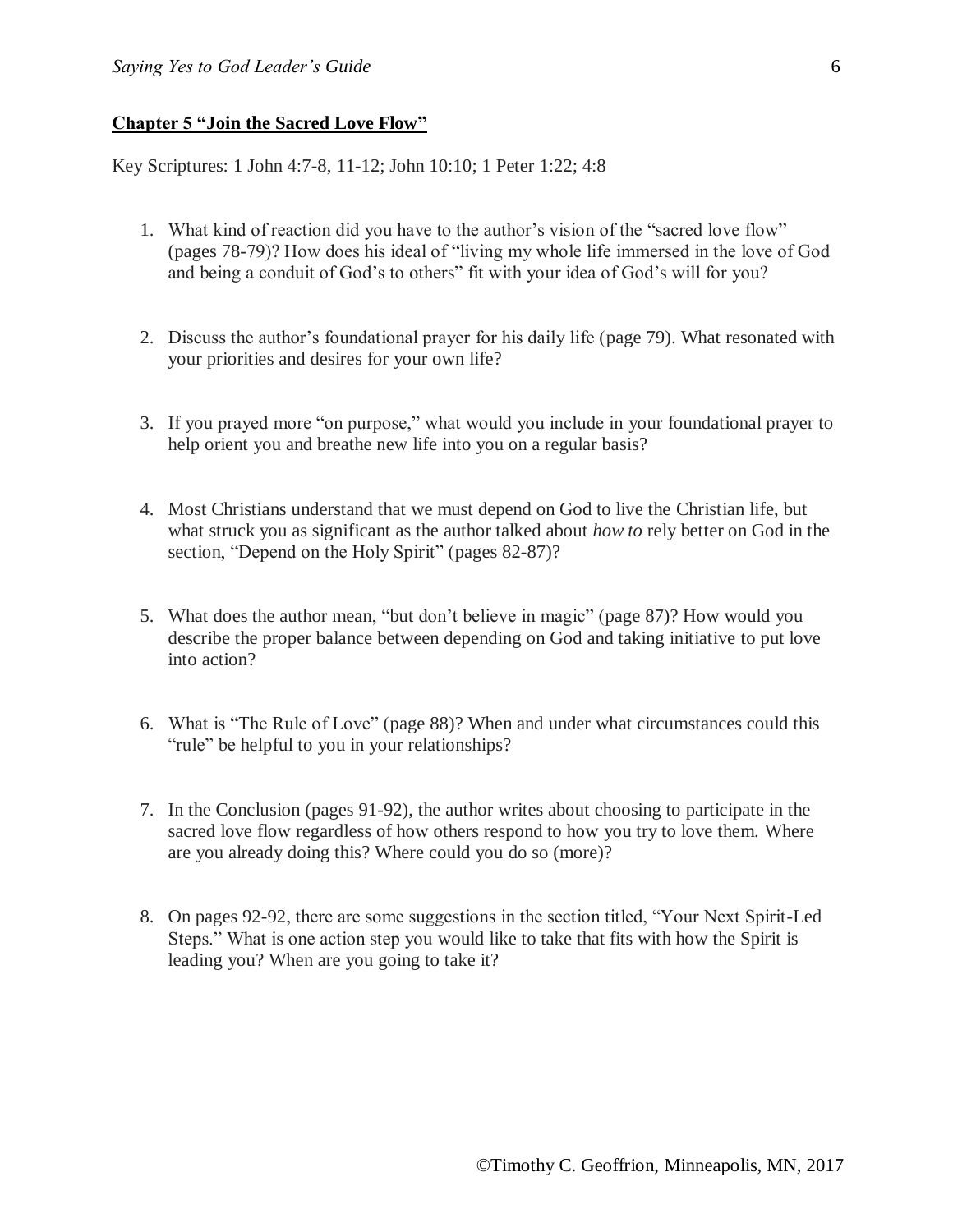#### **Chapter 6 "Don't Quit on Love"**

Key Scriptures: Colossians 3:12-14; Romans 2:4; Luke 6:27; I Corinthians 13

- 1. Without naming names, who is a particularly "hard-to-love" person in your life, currently or in the past? What makes it so hard for you to love him or her?
- 2. Review the Four Step Process for loving hard-to-love individuals (pages 95-96). How might one or more of these practical steps be helpful to you in your relationships? Where you could better "see," "accept," "appreciate," and "delight in" your spouse (if you're married), your children or other family members, or some other significant person in your life?
- 3. How did you react to Jeremiah's story (pages 97-98)? Do you think you could ever let the killer of your family literally get away with murder, as he did? What do you think of his reasoning for doing so?
- 4. Forgiveness is readily appreciated by Christians and is a well-known expectation for Christians, yet it is something nearly all of us struggle with. Discuss the author's ten truths pertaining to forgiveness (pages 98-101). What jumps out to you as particularly meaningful or helpful from this list? What else do you struggle with related to forgiving those who have hurt you or someone you love, which is not addressed here?
- 5. Re-read or review Rwandan genocide survivor, Sarah's story, under the section, "Forgiveness beyond belief" (pages 101-102). How did the story touch you? What thoughts or issues come up for you?
- 6. In the Conclusion (pages 102-104), the author talks about the importance of mental focus and spiritual practices in coping with hard feelings. What shifts in thinking and prayer practices do you need, in general and on an ongoing, daily basis?
- 7. On pages 104-105, there are some suggestions in the section titled, "Your Next Spirit-Led Steps." What is one action step you would like to take that fits with how the Spirit is leading you? What do you plan to start thinking and doing differently to stay in the sacred love flow better with others?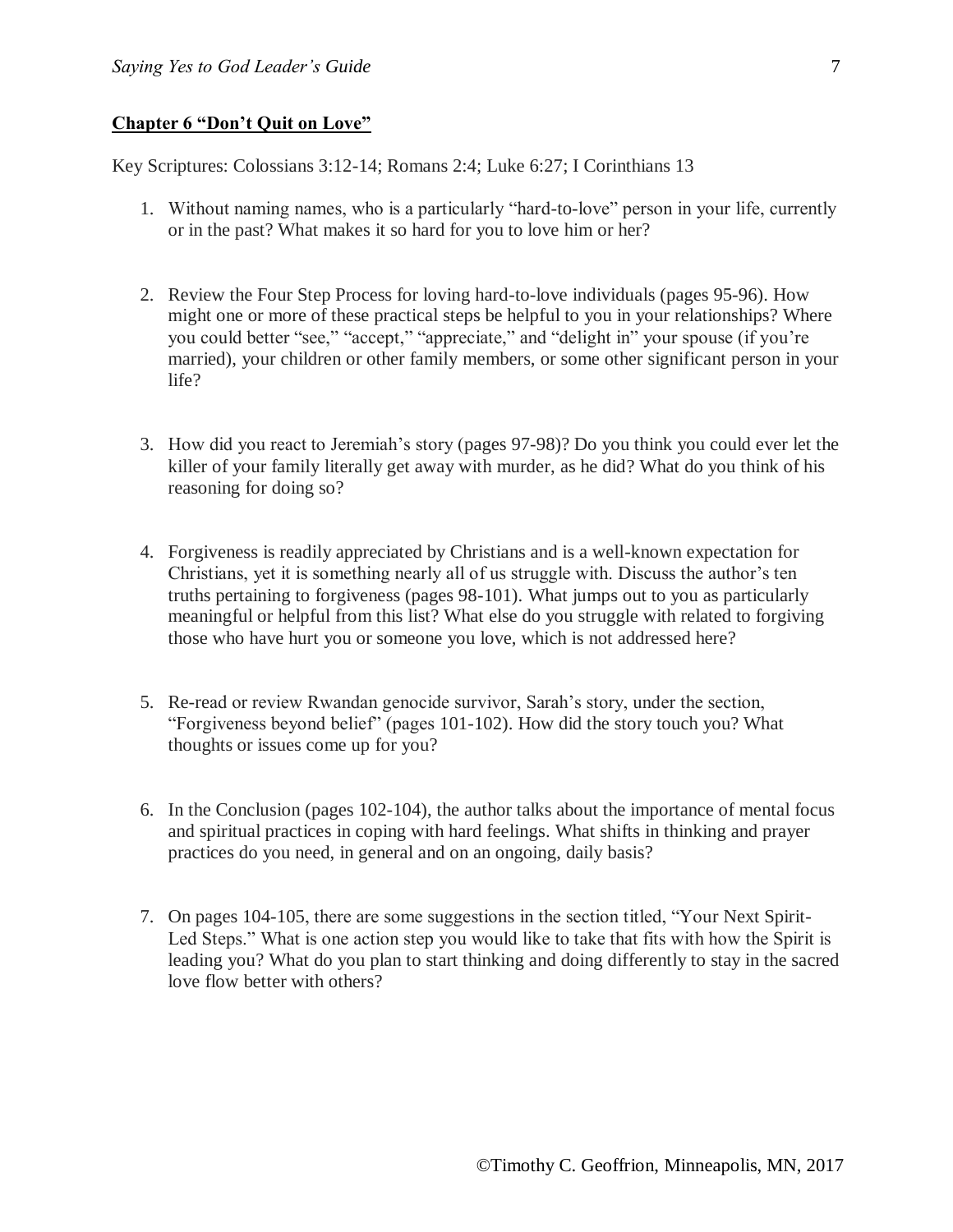#### **Chapter 7 "Overcome Evil with Good"**

Key Scriptures: Romans 12:6-9, 18-21; Luke 4:16-21; Galatians 6:9-10

- 1. How did you react to Sakindi's story of being thrown in a latrine to die during the Rwandan genocide (pages 109-11)?
- 2. Psychologists talk about the fight or flight or freeze response to danger, as various ways humans instinctively respond when they feel threatened. Similarly, in the face of evil, all of us tend to want to fight back, run away, or become paralyzed. What is your instinctive response to evil?
- 3. How do you respond to biblical teaching, which tells us to resist our natural instincts and instead learn to control our anger, and even overcome evil by doing good? (See pages 111-12; James 1:20; Romans 12:18-21.)
- 4. What do you think Professor Sandra Schneiders was getting at when she said that Christian spirituality must be "lived experience of faith" (pages 112-13)?
- 5. Discuss the author's experience of feeling compelled to serve in Cambodia after visiting the Killing Fields and torture center in Phnom Penh (pages 113-15). Where might love be compelling you to serve someone or somewhere, though you would rather not do so?
- 6. What impression does Jesus' example of sacrificial service on behalf of those who suffer make on you? (See pages 115-16; Mark 6:34-37; Luke 4:16-21.)
- 7. In the Conclusion, the author asserts that in the face of so much evil in the world, "It's easy to despair. But, a Spirit-led person does not focus on what cannot be fixed or done, but always asks the question, 'What is possible?'" (page 117). How has God gifted, prepared, and possibly called you to do *something* out of your comfort zone to bring hope and help to others?
- 8. Review the final section titled, "Your Next Spirit-Led Steps" (page 118). What is one action step you would like to take to help in the ongoing struggle to overcome evil with good?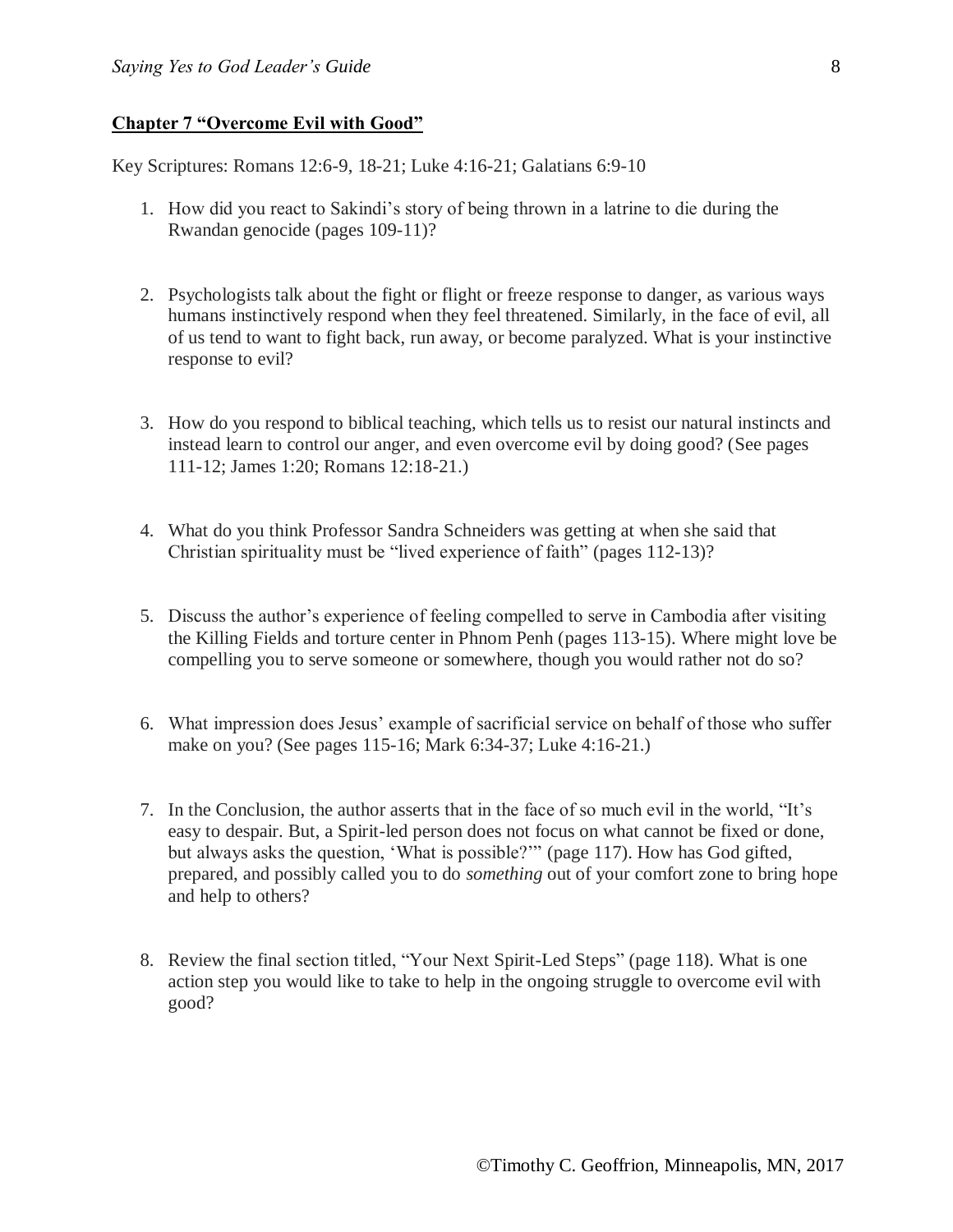## **Chapter 8 "Take Sin and Grace Seriously"**

Key Scriptures: 1 Peter 2:11; Acts 8:18-24; Romans 2:4; 6:10-14; 7:21-23; 8:5-10; Ephesians 6:10-20

- 1. What impression did the story of Derrick make on you (pages 119-21)?
- 2. Think about how you have struggled with sin, guilt, and shame in your own life. Talk about your own feelings of powerlessness and discouragement in your battle with sin. How has your own struggle affected your ability and confidence to serve Christ?
- 3. What lesson do you draw from Simon the Sorcerer's encounter with Peter? (See pages 121-22; Acts 8:18-24). What "chance" do you think God might giving you right now in your own struggle with sin (pages 122-23)?
- 4. Review the Bible study from Romans on the power of sin and God's remedy (pages 123- 27). What strikes you as significant and particularly relevant to you?
- 5. What do you do when you know you need to repent of some sin, but for whatever reason you just can't or won't do it? What does the author mean when he ways we must take grace seriously? (See pages 127-34 for suggestions.)
- 6. What lessons can you draw from Jonah's story that will help you in taking sin and grace more seriously (pages 129-31)?
- 7. Discuss the suggestions found in the section titled, "Your Next Spirit-Led Steps" (page 134). How is the Spirit speaking to you throughout this chapter? What is one action step you will take to take sin and grace (more) seriously in your life?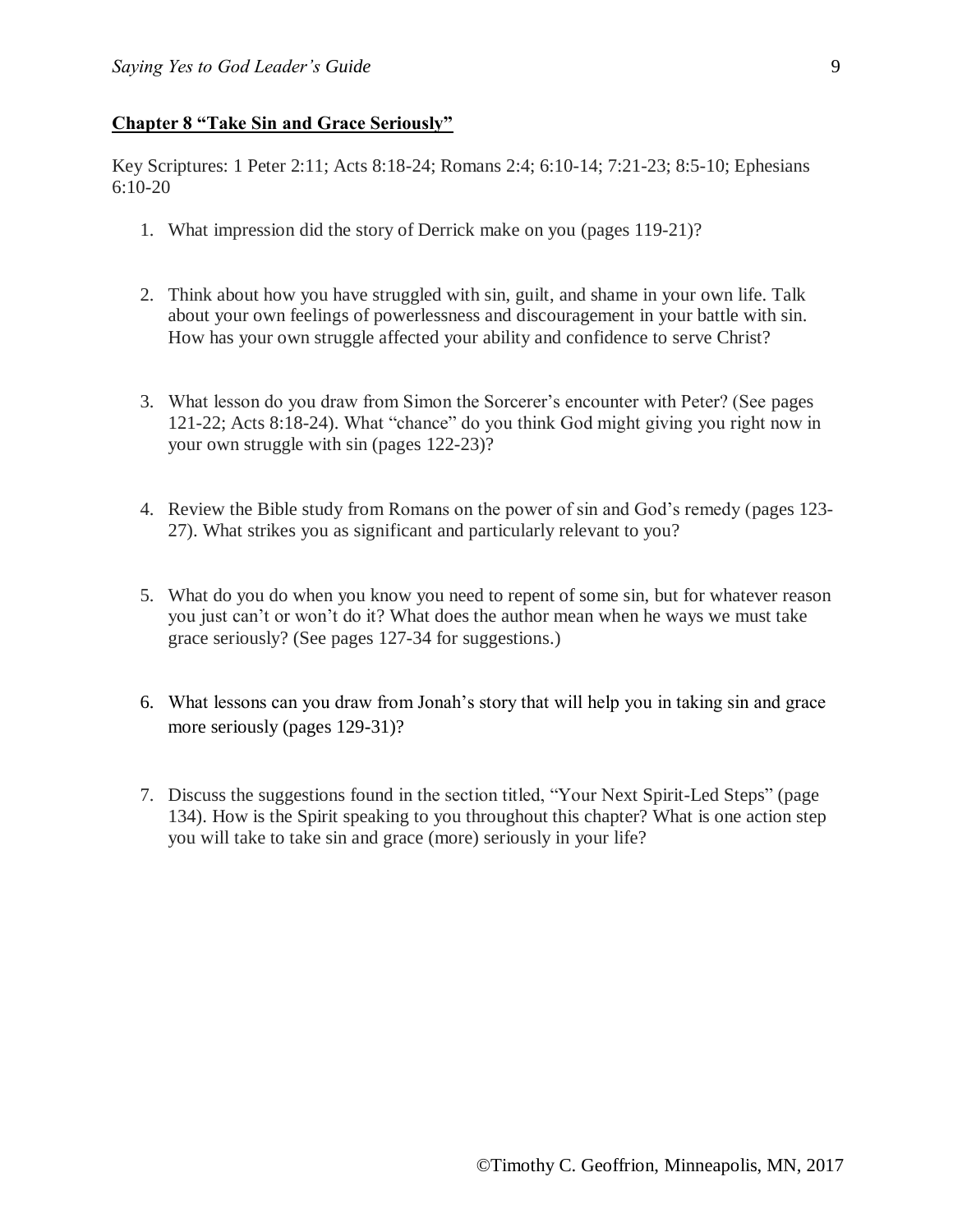## **Chapter 9 "Be God-Confident"**

Key Scriptures: Philippians 4:6-9, 13; 2 Corinthians 4:6-7; Ephesians 2:10; Isaiah 26:3

- 1. How can you relate to Jerry's struggles to experience God's presence when under pressure (pages 135-36)?
- 2. What helps you to stay connected to the Holy Spirit during the day?
- 3. Read Philippians 4:4-9. List all the specific instructions found in these verses. What does each one mean in practice? Which ones are most helpful to you? Which ones do you tend to neglect or struggle with doing? (See pages 136-38.)
- 4. Christians understand that God loves them and that God can be trusted, but sometimes still secretly are afraid of opening up to God. Do you ever find yourself fearful in approaching God? What could make you less afraid? (See pages 138-41.)
- 5. What happened to the author when he shifted his outrage over injustice and suffering of innocent victims to Sakindi's perspective? How did that shift affect his theology (beliefs about God) and attitude? (See pages 141-43.) What are the merits/limitations of such a shift in your own attitude and faith?
- 6. Where do you struggle with self-confidence? What does the author mean by "Godconfidence," and how might more God-confidence give you more self-confidence? (See pages 143-45.)
- 7. What do you think Paul meant when he said he could "do all things through [Christ] who strengthens me" (Philippians 4:13)? What could you do keep up your God-confidence more regularly? (See pages 145-48.)
- 8. Read "Your Next Spirit-Led Steps" (pages 148-49). What is one change you could to make to live with more God-confidence this week?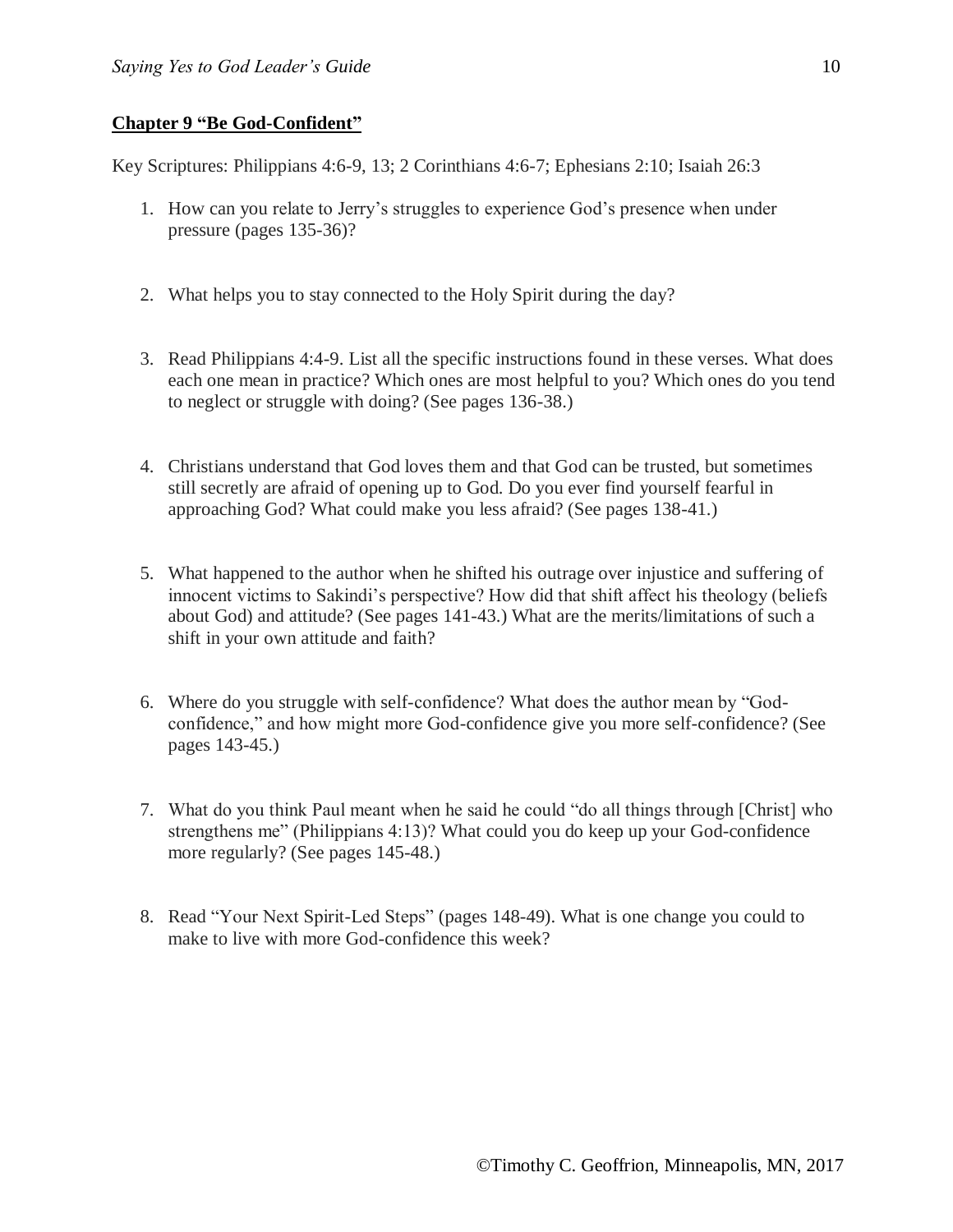# **Chapter 10 "Keep the Faith"**

Key Scriptures: Psalm 42:5; 22:9-31; Lamentations 3:19-24

- 1. Faith and disbelief produce two very different worldviews, both of which are often strongly defended on the basis of personal experience. Drawing on your most sympathetic self, how would you describe the reasons why some people just can't believe in God, or that God cares about human beings?
- 2. If you leave aside claims that God's existence can and cannot be *proven* (scientifically or logically), why do you believe in God? How do you respond to those you might challenge your beliefs as superstitious, illogical, or wishful-thinking?
- 3. How do you respond to author's discussion of why he has held on to his faith in the face of so much "suffering, distress, or anger over the injustice and horrors of this world" (pages 151-53)?
- 4. Some people argue that everything good or powerful within us that we call "God" is really just us. This point of view raises the question of whether we really need "God" or if we would be just fine, or even better off, just focusing on human potential. (See pages 154-55.) What do you think?
- 5. What if God let you down? Can you really keep trusting in a God who failed you (or failed to help you or someone you loved) when you most needed him? How so? (See pages 155-58).
- 6. How have you learned to cope with disillusionment in your life? When others let you down, when religious or spiritual leaders fail you, or life just doesn't turn out the way you thought the Bible promised it would, how does that affect your faith? How can you not get stuck in cynicism or bitterness? (See pages 158-62).
- 7. Reflect on the comments and suggestions in the final section, "Your Next Spirit-Led Steps" (page 162). What will you take from this chapter that will help you keep the faith better and move forward more confidently and peacefully? strengthen your faith in some practical way?

NOTE: Tim Geoffrion's 2010 Huffington Post article, which prompted angry, cynical responses from atheists and other wounded skeptics, is reproduced at the end of this guide.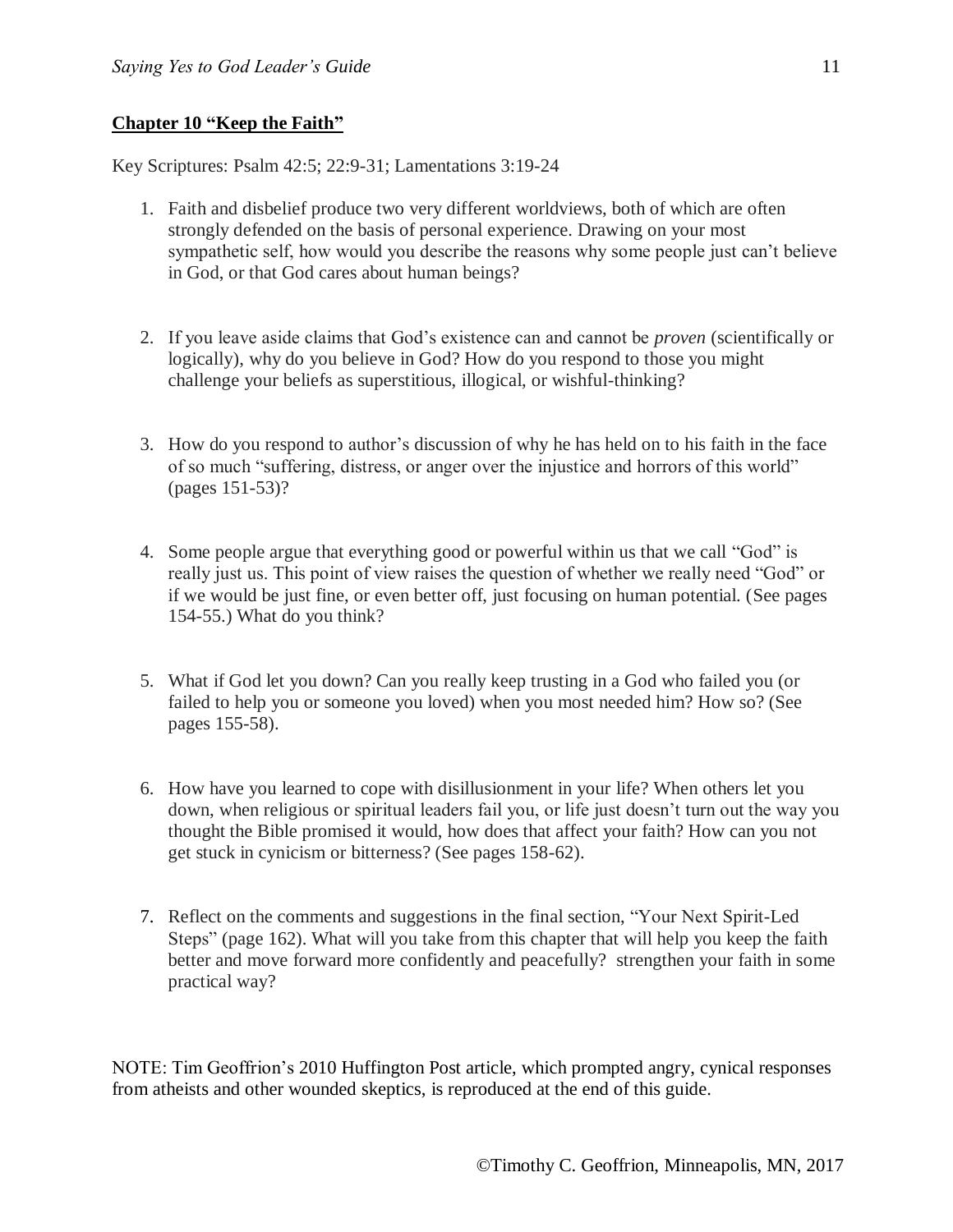## **Chapter 11 "Ask for the Help You Need"**

Key Scriptures: Hebrews 4:16; Psalm 94:16-18

- 1. How would you answer the series of questions in the opening paragraph of this chapter (page 163)?
- 2. As you read through the examples given in the first section of people who recognized that they wanted some help outside of themselves, what came to mind (pages 163-64)? Where do you feel stuck or eager for some input in your life? How would you articulate what it is your looking for?
- 3. The author states, "Keeping in step with the Spirit requires striking a balance between taking personal responsibility for one's life and relationship with God and seeking the right kind of input and help from one's community" (pages 164-65). If you struck the right balance for you, what would that look like?
- 4. The author gives in example from a frustrating teaching experience of how he was helped by both taking responsibility for a problem and seeking God's help at the same time (pages 166-68). Interact with the story. Talk about a concrete situation in your life right now that may be calling you to both change your approach and reach out to God for help.
- 5. Sometimes, the help we most need is encouragement. How do you look to God for encouragement? Read Hebrews 4:16. What does it mean to approach the throne of God for mercy and grace in your time of need? How have you experienced God's encouragement in helpful ways? (See pages 168-71 for ideas.)
- 6. In the Conclusion, the author points out that many of those who have received help through spiritual life coaching learned that "the help that was needed was not just answers to their questions [from experts]. Rather, they needed to grow in their relationship with God…" (page 173). How could a closer relationship with God be a game-changer for you as you face your challenges and pursue God's vision for your life?
- 7. What help do you most want and need right now? In the final section, "Your Next Spirit-Led Steps" (pages 173-74), there are a number of possible answers suggested. What action are you going to take to get the help you need?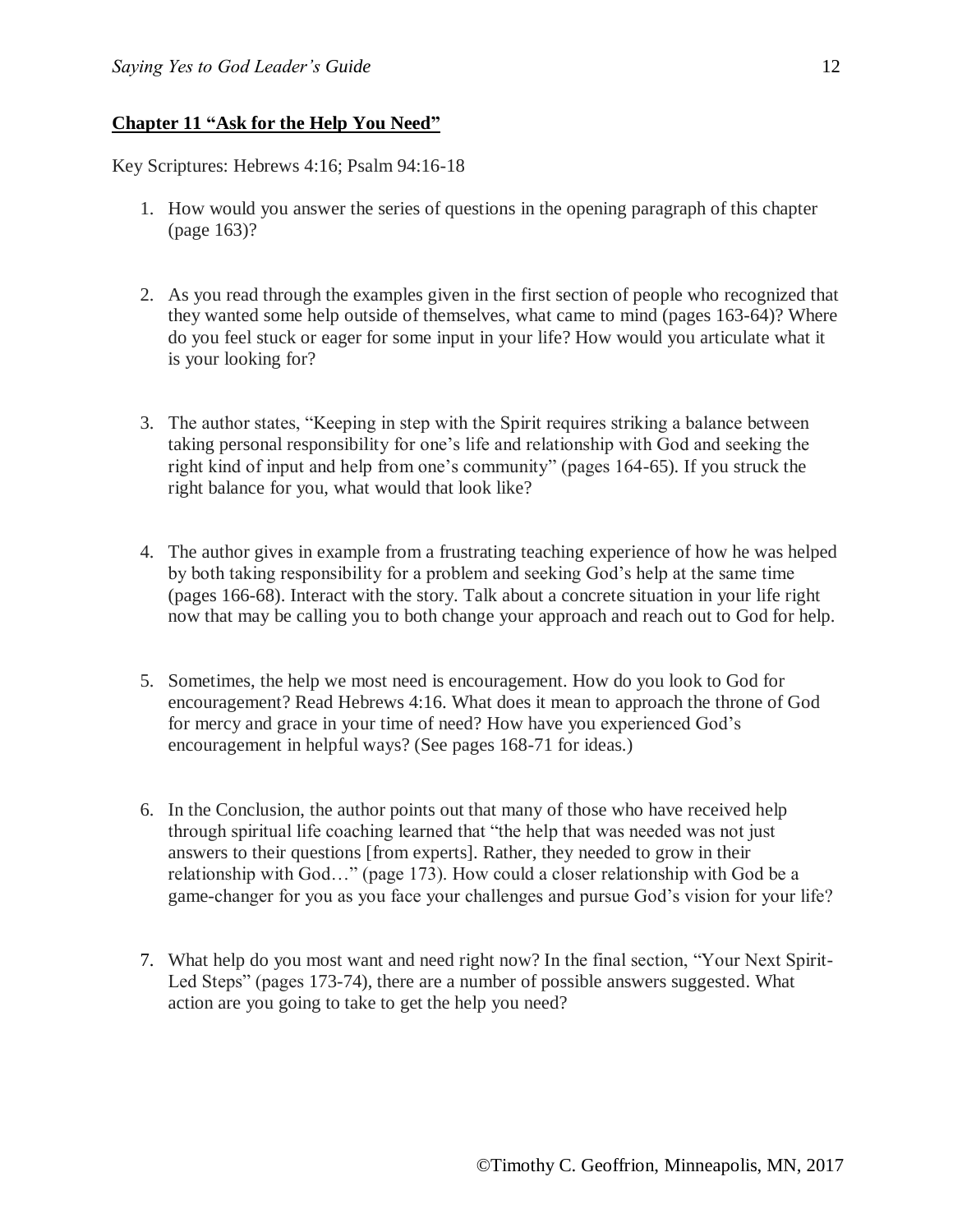Key Scriptures: Matthew 5:37; Hebrews 12:1; 1 John 3:16-18; Mark 8:34-37; 1 Thess. 2:16-17

- 1. How can you relate to the author's "burning, existential questions" (pages 175-77)? For example, how have you struggled with the vast discrepancy between your standard of living and relative comfort and the billions of people who living in poverty, distress, and suffering globally (page 175)?
- 2. Where do you think you need to "pierce the fog of self-deception and cultural blindness to see the truth about how [you] have been living out [your] faith (or not) and what is truly in [your] heart related to [your] possessions and attachment to [your] own comfort and security" (page 176)?
- 3. Read Hebrews 12:1. Where do you see evidence of wanting the "best of both worlds" in your life? What would change if you were to make a better effort to "let go of [your] selfserving choices and behavior in every possible area of [your] life" (p. 177)?
- 4. How do you expect the Holy Spirit to work through your questions to help you to make the changes that are so hard to make on your own? (See pages 177-78.)
- 5. When are you mostly likely to feel "mixed up" or confused by the conflicting pushes and pulls of trying to follow Christ while simultaneously trying to be responsible and take care of yourself and your family? How could the author's suggested four steps to take repeatedly be helpful to you (page 180)?
- 6. Blaise Pascal famously spoke of following Christ as an intelligent "wager." What kind of wager have placed on serving Christ? What would it look like if you increased the amount of yourself you were willing to "bet" on Jesus? (See pages 180-81.)
- 7. Read and discuss Mark 8:34-37, where Jesus calls would-be disciples to "deny themselves and take up their cross and follow me." Most of us think we are so far from this that we would be embarrassed to even quote the verse. Yet, the very fact that you care is evidence that the Holy Spirit is already at work in your life leading you to a deeper place of discipleship. Do you think that's true? (See pages 181-83.)
- 8. Read aloud the final section, "Your Next Spirit-Led Steps" (pages 183). Share your answers to these final questions with each other.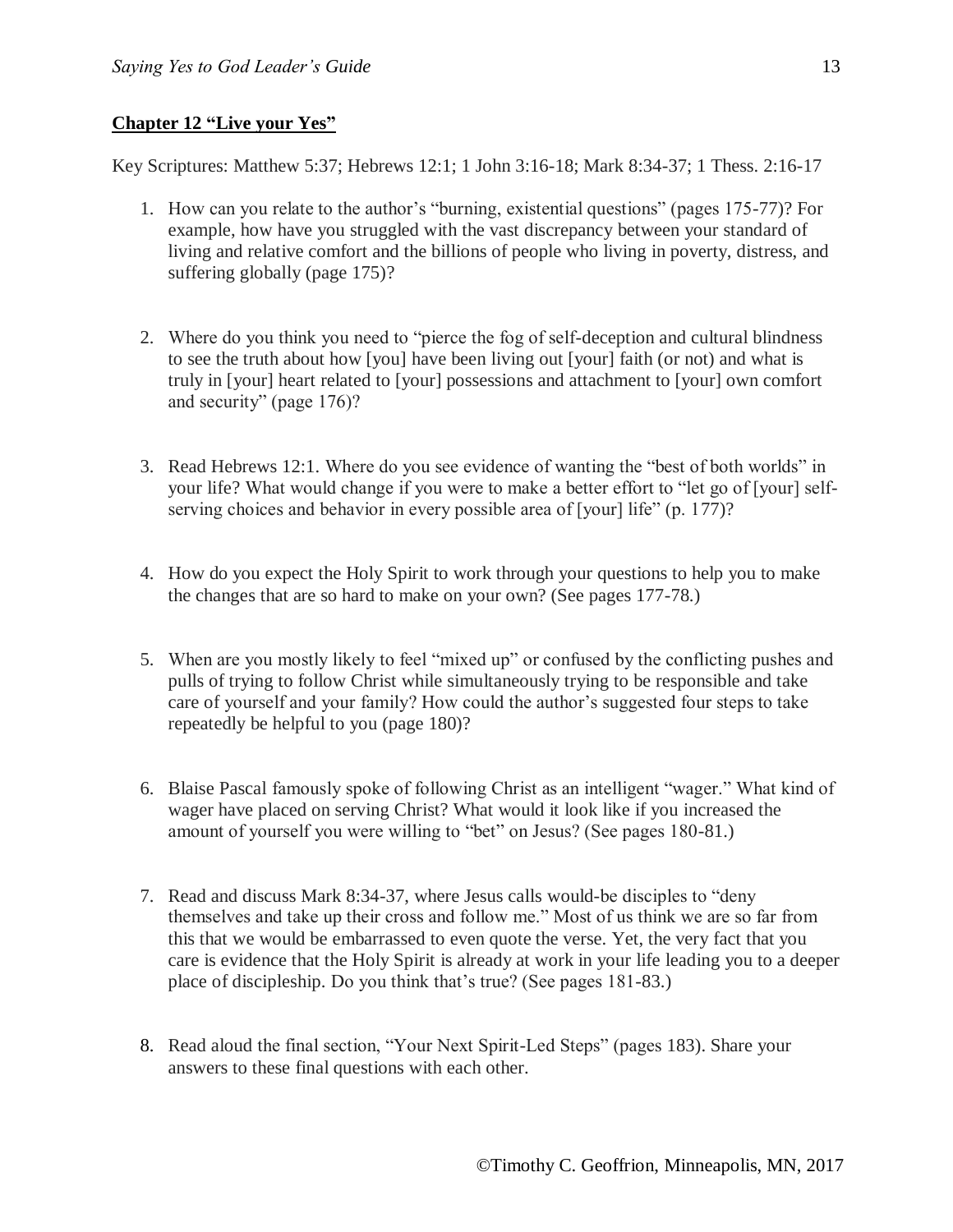# **Huffington Post Article "When Prayer Makes a Difference in Suffering" BY TIM GEOFFRION | JUNE 4, 2010**

Prayer is bringing hope, healing wounds, and transforming lives in some of the most troubled places in the world. From Bulgaria to Rwanda, Congo to Myanmar, my wife Jill and I have the opportunity to talk with many different people who suffer from poverty, war, oppression, hunger, disease, and sexual violence. Consistently, we meet students, community leaders, and pastors who are clinging closely to God in the midst of seemingly overwhelming problems and pain. They tell us that through prayer, they find peace and strength that they cannot access otherwise.

In 2008 Jill and I founded Faith, Hope and Love Global Ministries with a vision of better equipped, spiritually vitalized leaders serving Christ in significant positions of influence throughout the world. As ordained clergy with experience in the parish, teaching in seminaries, and authoring numerous books on spiritual vitality and leadership, we initially thought that the focus of our work would be on teaching. Yet it soon became apparent that theological students, pastors, and community leaders in our week-long intensive courses wanted and needed more than new ideas and methods.

Almost everyone we meet wears their weariness in their posture or looks back at us through tired eyes. Their faces are often creased with lines etched by fear and anxiety - be they from years of tribulation or a single night of horror. Children and violated women sometimes just stare with hollow expressions, emptied of life by unspeakable atrocities witnessed or experienced personally. Even the most hopeful and motivated individuals have trouble masking their quiet despair and resignation to overwhelming forces beyond their control.

In such circumstances, what's needed is something far deeper than just theories and practices that work well in safe environments with ample resources. Our students are hungry for practical teaching, but they also want to know and experience God in the midst of their suffering. Here is where prayer has become so important to them and to the work we are doing with them. We now set aside 10 percent of our leadership training courses for sessions on prayer, often introducing labyrinth prayer as a tool for seeking God in a sacred space. The labyrinth precedes Christ but was adopted by Christians in various patterns, for uses that we cannot fully recover. The most well-known European labyrinth was built directly in the nave of the

Chartres Cathedral in France at the beginning of the thirteenth century. The twisting and turning pattern on the ground resembles a maze but holds no tricks or obstacles. Walkers traverse a single path that takes them to the center, where one will usually pause for extended prayer.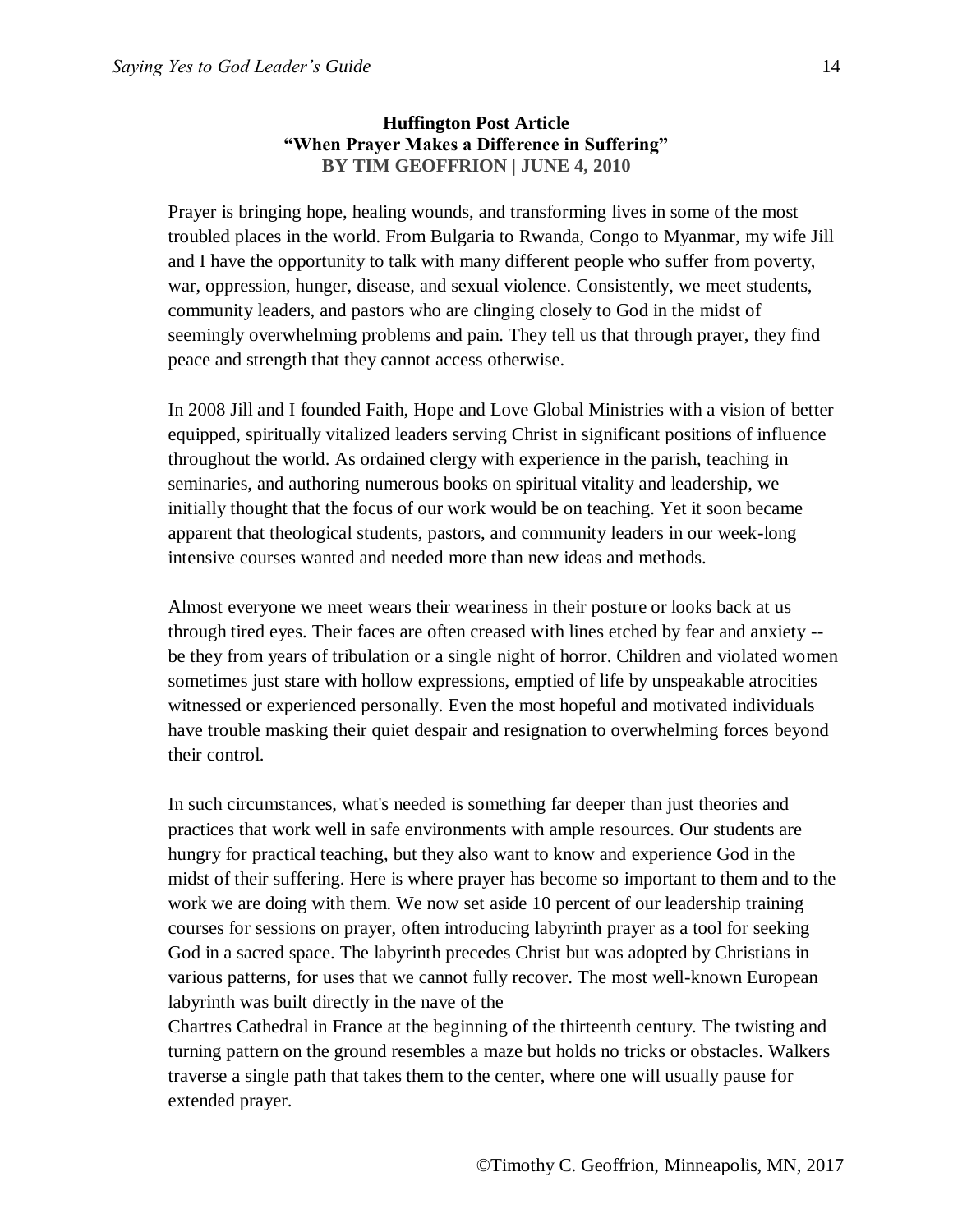Wherever we go, if possible, Jill will build a labyrinth, using whatever materials are available, and lead prayer walks as part of our curriculum. In most every context, none of the program participants has ever heard of a labyrinth. Yet, in every setting, those who walk enthusiastically welcome the new method for prayer that transcends language, culture, and denominational particularities.

The results are consistent and powerful. Most talk about experiencing peace. Many feel joy or overwhelming gratitude. After one walk in Butembo, in the middle of a Congolese war zone for the past fifteen years, several pastors and students returned to the classroom ahead of the rest. As I approached the door, I heard them singing together about the love of God in Swahili. Before someone translated their words for me, I could feel the depth of their peacefulness and heartfelt adoration. They had received more from praying on the labyrinth than I could have ever taught them or facilitated through group discussion.

In Myanmar, the reports from the walkers were similar. One woman called the labyrinth her "prayer village." A young lecturer in the seminary was able to quiet his mind and focus for the first time in two years during his first walk. When another found new strength to face her seemingly hopeless situation, she told us, "This is the first time I believe that things can change."

Routinely, the experience of walking the labyrinth serves as a metaphor for life -- a mirror for what the walkers are experiencing elsewhere. By winding back and forth along the single pathway to the center and back out again, many gain insight into themselves or their circumstances. Some experience new motivation for their work or renewal in their relationship with God.

For example, one construction worker at HEAL Africa compound (Goma, Democratic Republic of Congo) said, "When I prayed the labyrinth, I realized that even though there are many challenges, and different things happen, the important thing in the spiritual life is to keep going. Perseverance is necessary." A young man in scrubs told Jill, "As I walked, I saw the way was long and very difficult. Then I realized that what needed to change was my attitude. The way was long, but I had the possibility of choosing what I thought about it."

After another walk, a woman waiting for a fistula repair surgery after being raped, wanted us to know, "This is the path of my life. I am walking to God." They walk, they pray -- without liturgy, with few instructions -- and they find God. Some rediscover Jesus and find great encouragement from his experience of suffering and message of hope.